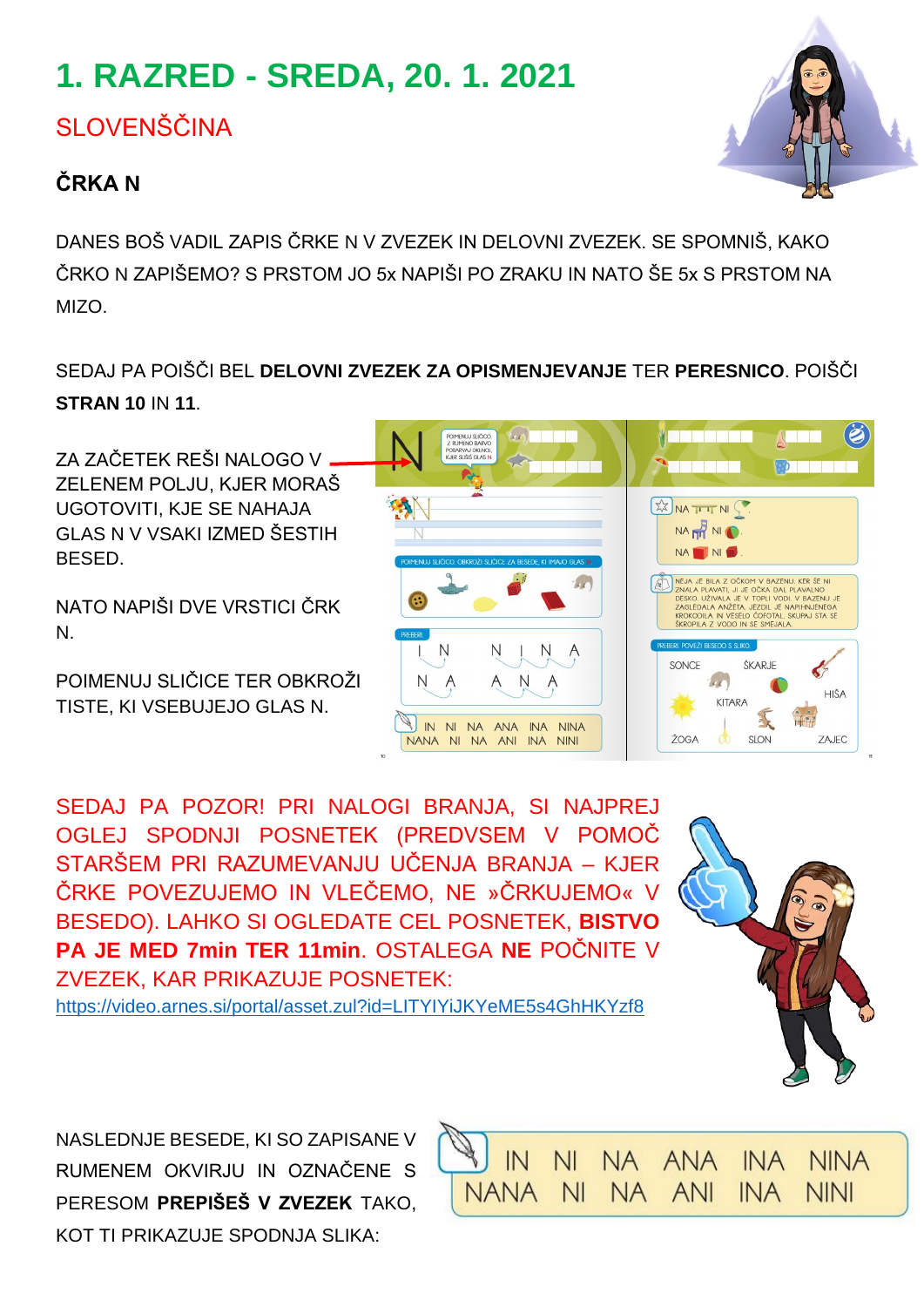$\tilde{\alpha}$ 

- ČRKE N SO ZAPISANE Z RDEČO BARVICO, OSTALE S SVINČNIKOM,

- PIŠEŠ KAR SPODAJ POD VRSTICE, KJER SI VADIL ZAPIS ČRKE N VČERAJ,

- BODI POZOREN, DA JE **MED ENO IN DRUGO BESEDO PROSTORA ZA DVA PRSTA!**

NALOGO, KI JE OZNAČENA Z ZVEZDICO PREBERI NA GLAS.

Z UTEŽEJO OZNAČENO NALOGO PA NAJ TI KAR STARŠI PREBEREJO.

PRI ZADNJI NALOGI POSKUSI PREBRATI KAKŠNO BESEDO SAM, ČE TI NE GRE, NAJ TI POMAGAJO STARŠI. NATO BESEDE POVEŽI S SLIČICAMI.

**CELOTEN ZAPIS ČRKE N V ZVEZKU MI FOTOGRAFIRAJ IN POŠLJI NA MOJ MAIL (MARUŠA).**

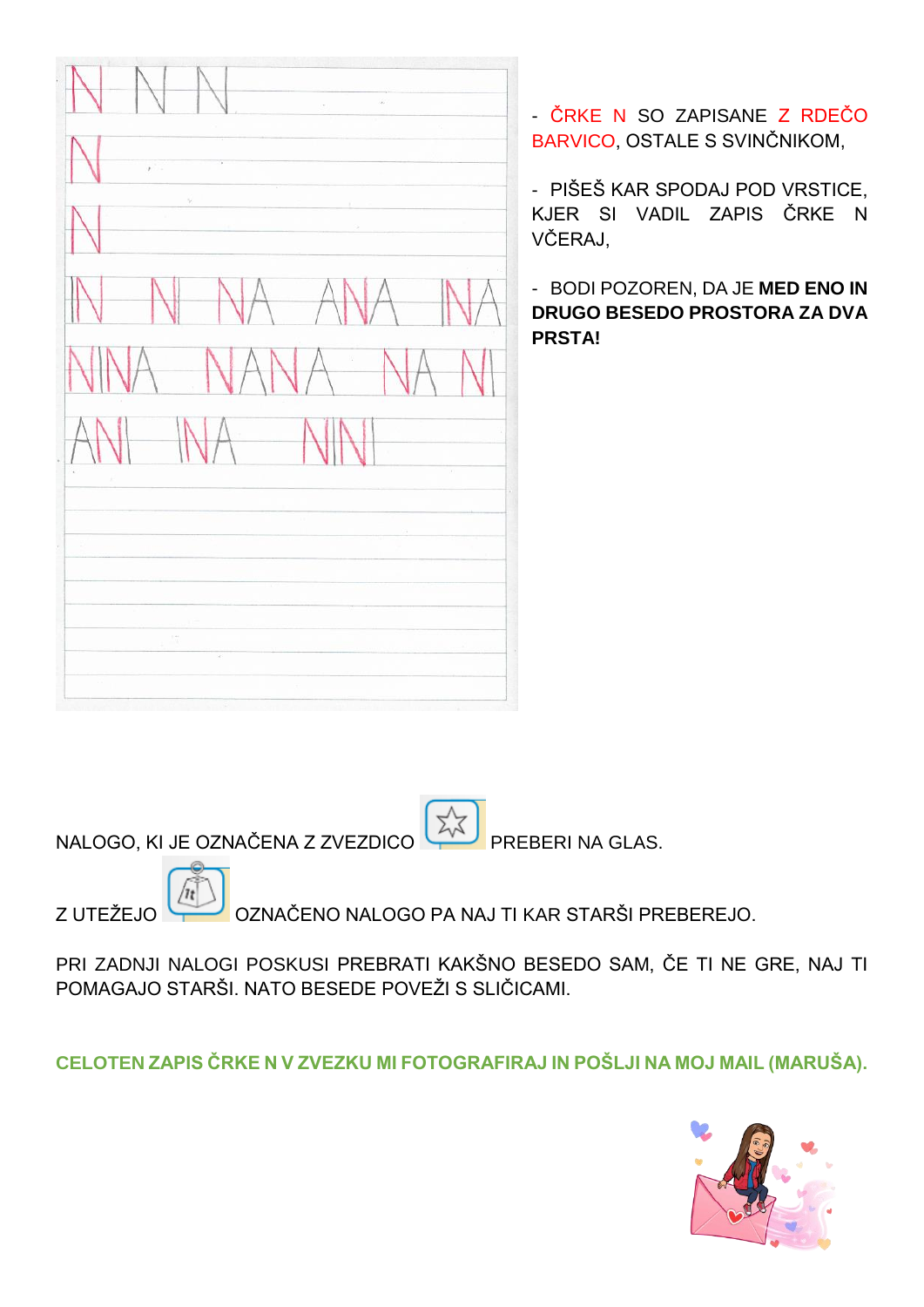### MATEMATIKA

### **ŠTEVILO 6**



SE ŠE SPOMNIŠ, KATERA ŠTEVILA SMO ŽE SPOZNALI? TO SO 1, 2, 3, 4, 5 IN 0! SEDAJ PA JE PRIŠEL ČAS, DA SE NAUČIŠ PISATI TUDI ŠESTICO! OGLEJ SI SPODNJE MNOŽICE IN POIMENUJ NJENE ČLANE:



#### SEDAJ PA PONOVI ŠTETJE OD 0 DO 6 NAPREJ IN NAZAJ.

KLIKNI NA SPODNJO POVEZAVO IN SI OGLEJ, KAKO ŠTEVILO ŠEST ZAPIŠEMO: <https://www.youtube.com/watch?v=LpPKQw2mJ-8>



ŠTEVILO 6 JE ZAPISANO Z ENO SAMO POTEZO. JE ZELO PODOBNO ŠTEVILU NIČ, SAMO DA GA PRED KONCEM ZAVIJEMO NAVZNOTRI. ZAČNEMO GA PISATI NA DESNI STRANI, POD VRHOM – TAM KJER JE OZNAČENO S ŠTEVILKO 1 IN PIKO.

ZA ZAČETEK NAPIŠI ŠTEVILO ŠEST Z ROKO PO ZRAKU. PAZI NA PRAVILNO POTEZNOST ZAPISA ŠTEVILA 6. VAJO PONOVI 5X.

NATO NAPIŠI ŠTEVILO 6 S PRSTOM NA MIZO (5X).

POIŠČI BEL LIST PAPIRJA IN VOŠČENKO (ČE JE NIMAŠ, LAHKO VZAMEŠ TUDI BARVICO) TER POIZKUŠAJ NAPISATI ŠTEVILO 6 NA VELIKO ČEZ CEL LIST. NATO UPORABI VEČ BARV IN VEČKRAT PREVLECI ŠTEVILO 6!

SEDAJ PA ODPRI **DELOVNI ZVEZEK ZA MATEMATIKO 2. DEL** NA **STRANI 15** TER JO REŠI!

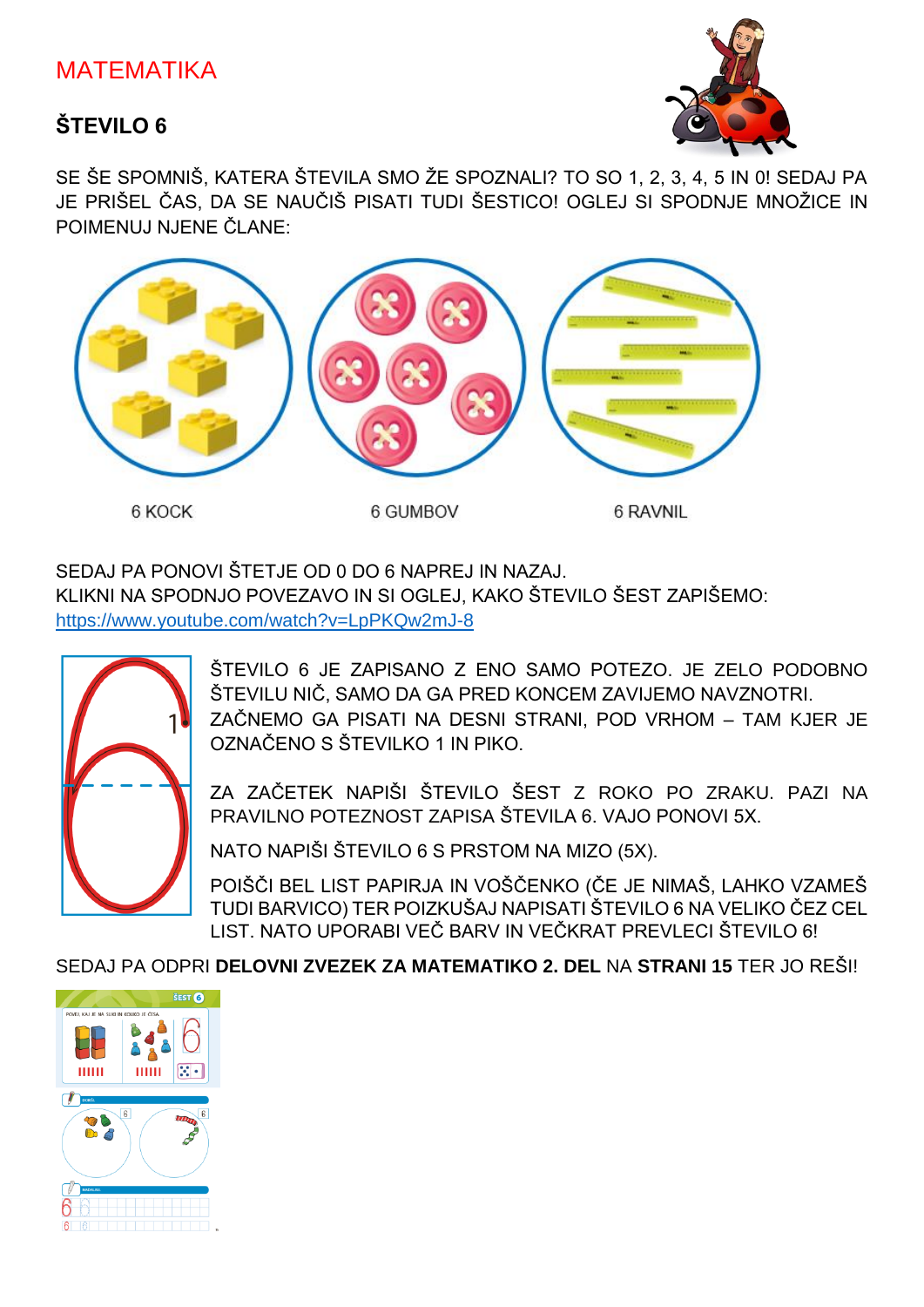ŠE ZADNJA NALOGA DANES PRI MATEMATIKI:

ODPRI ZVEZEK ZA MATEMATIKO (TIGERČEK) TER IZPOLNI STRAN TAKO, KOT JE RAZVIDNO IZ SPODNJE SLIKE, NAPISANE ŠESTICE NAJ TI STARŠI Z RDEČO PREPIŠEJO V TVOJ ZVEZEK.

SAJ ŠE VEŠ KAKŠNO IMAMO NAVADO, KAJNE?

NAJPREJ Z MAVRIČNIMI BARVICAMI PREVLECI VELIKO ŠTEVILKO ŠEST, NATO PA S SVINČNIKOM NADALJUJ NIZ ŠTEVIL 6 - NAJPREJ ČEZ 2 KVADRATKA, NATO PA ŠE ČEZ 1 KVADRATEK, NE POZABI, EN KVADRATEK VMES JE PRAZEN!

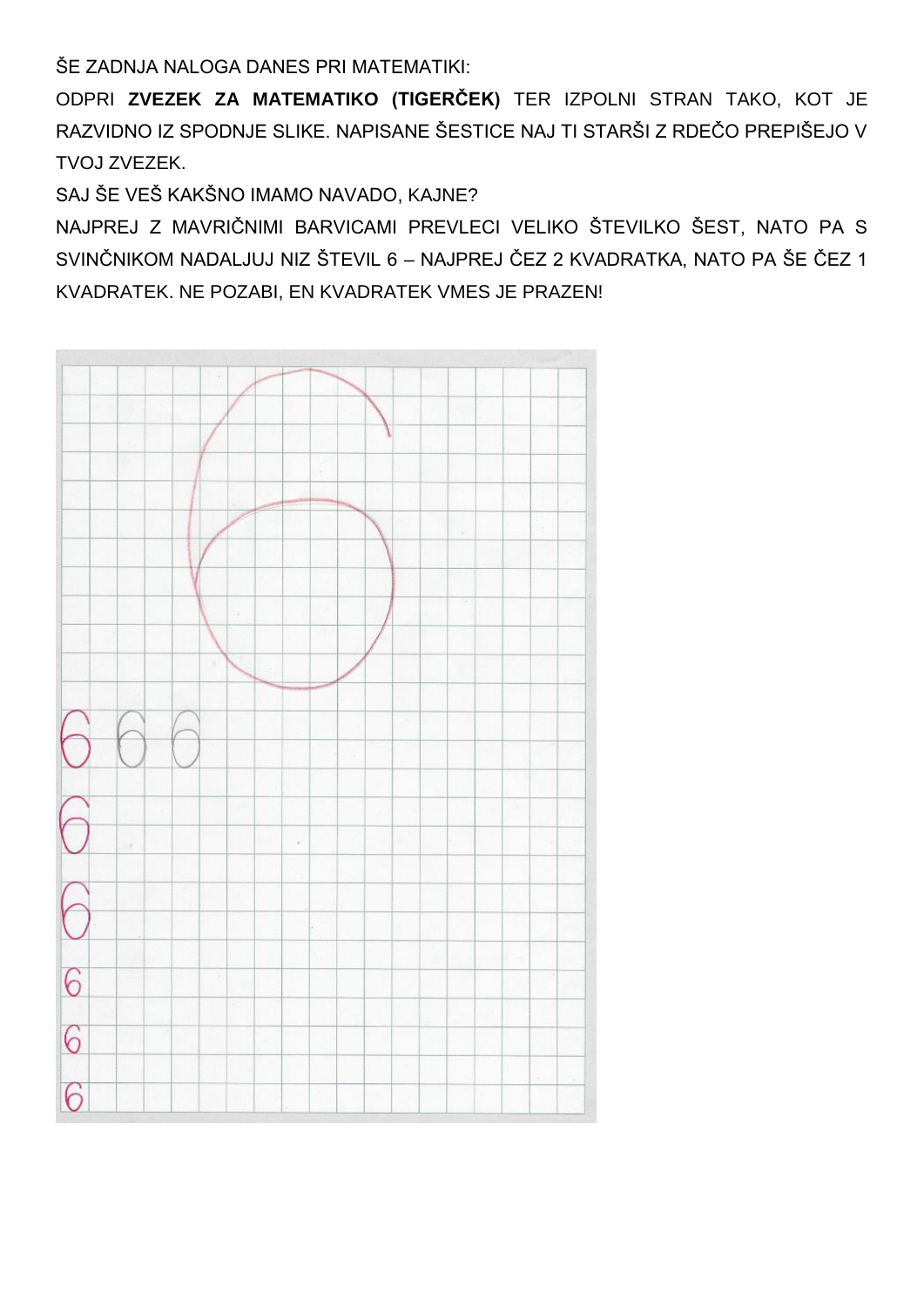### **GLASBENA UMETNOST**

#### **ORFFOVA GLASBILA**



CARL ORFF JF BIL SKI ADATFLJ IN PFDAGOG ŽIVFLJF V NEMČIJI. ZBRAL JE GLASBILA. KI SO ZELO ZANIMIVA IN PRIMERNA, DA NA NJIH LAHKO IGRAJO TUDI OTROCI. IMENUJEJO SE PO NJEM - ORFFOVA GLASBILA.

NA NJIH SMO ŽE IGRALI V ŠOLI. DANES JIH BOŠ PONOVIL. JIM PRISLUHNIL. KAKO ZVENIJO TER JIH POIMENOVAL.



NAJPREJ SI POZORNO POGLEJ IN PRISLUHNI PREDSTAVITVI NA SPLETNI STRANI ŠOLE. PPT-GLASBA CARLA ORFFA. POSKUSI SI ZAPOMNITI ČIM VEČ IMEN **ORFFOVIH GLASBIL.** VKLOPI PREDSTAVITEV. DA BOŠ SLIŠAL TUDI ZVOK POSAMEZNEGA GLASBILA.

SEDAJ PA ODPRI DRUGO PRILOGO - ORFFOVA GLASBILA. TUKAJ PA BOŠ NAŠFI RAZPREDELNICO IN OREFOVA GLASBILA, RAZPREDELNICO PRILEPLV ZVEZEK ZA GLASBENO UMETNOST. V RAZPREDELNICO PRILEPI IZREZANA GLASBILA (SLIČICE IZREZUJ NAOKOLI). NAJPREJ PRILEPI TISTA GLASBILA, KI JIH ŽE POZNAŠ PO IMENU, ŠELE NATO SE LOTI TISTIH NAJTEŽJIH. ČE NE GRE. SI ŠE ENKRAT POGLEJ PPT PREDSTAVITEV. V PRIMERU, DA NIMAŠ BARVNEGA TISKALNIKA, LAHKO NATISNEŠ ČRNO-BELE SLIČICE. V PRIMERU, DA NIMAŠ TISKALNIKA, BOŠ SLIČICE PRILEPILI V ŠOLI.